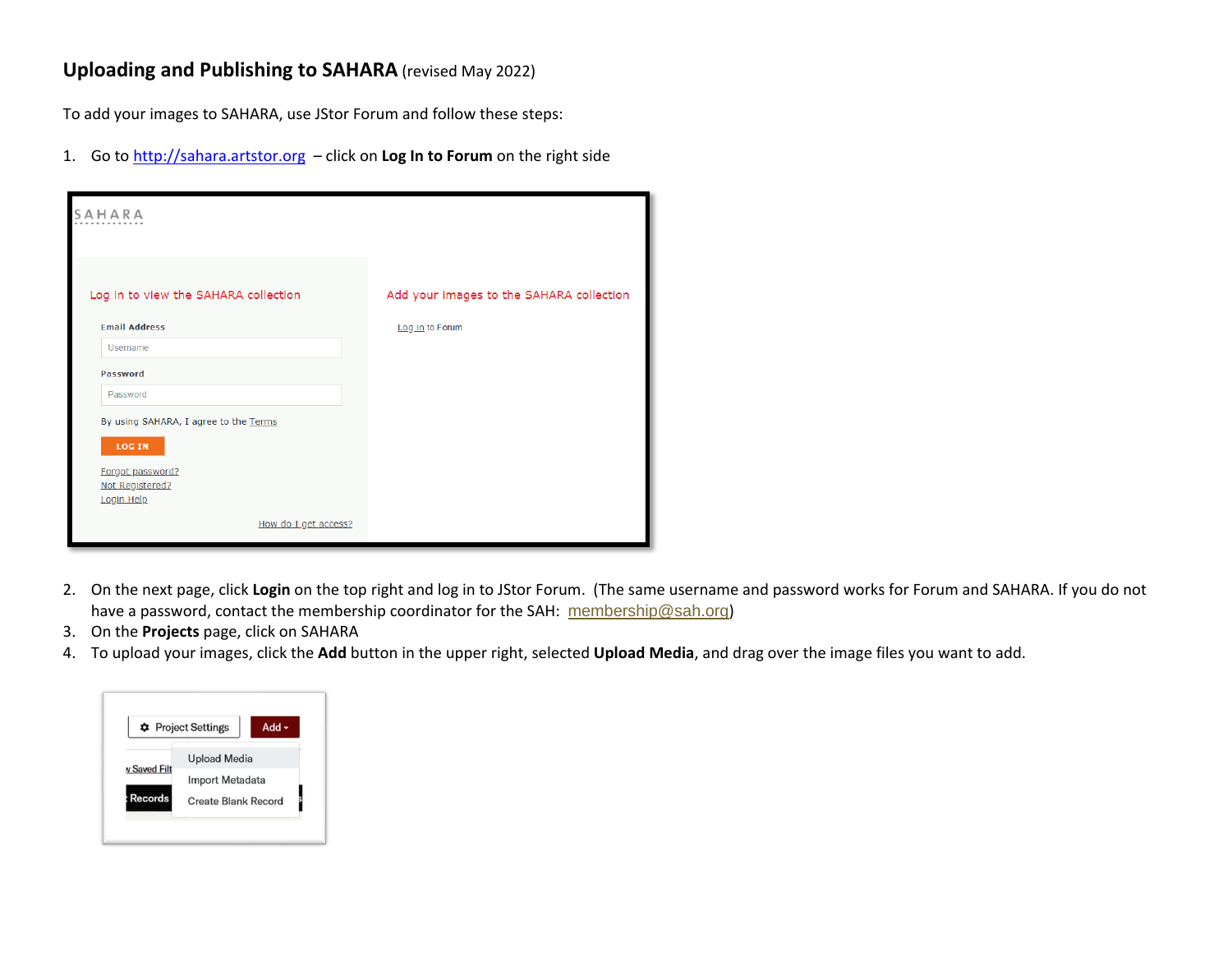- 5. Click **Upload**, then you will get an Upload Report as confirmation.
- 6. You will now see your image files in a panel like this:

|        | <b>Applied Filters</b> | Photographer: Blank X |                               |                                                |                 |                   | Clear   Save as New Saved Filter   Switch to Horizontal Filters |                         |     |
|--------|------------------------|-----------------------|-------------------------------|------------------------------------------------|-----------------|-------------------|-----------------------------------------------------------------|-------------------------|-----|
|        | <b>THUMBNAIL</b>       |                       | <b>PHOTOGRAPHER T COUNTRY</b> | <b>TITLE/NAME OF WORK</b>                      | <b>LOCATION</b> | <b>IMAGE VIEW</b> |                                                                 | <b>FILENAME</b>         | TIT |
| $\Box$ |                        |                       |                               |                                                |                 |                   |                                                                 | 20170817_113041.jpg     |     |
| $\Box$ |                        |                       |                               | Storm Culvert Construc Baltimore, Baltimore In |                 |                   |                                                                 | MD - Baltimore - Mt V M |     |
| $\Box$ |                        |                       |                               |                                                |                 |                   |                                                                 | W Franklin St 16DU75    |     |

You can click and drag on the column headings to organize this view any way you like.

7. Now select one or more of the files, and click **Edit.**